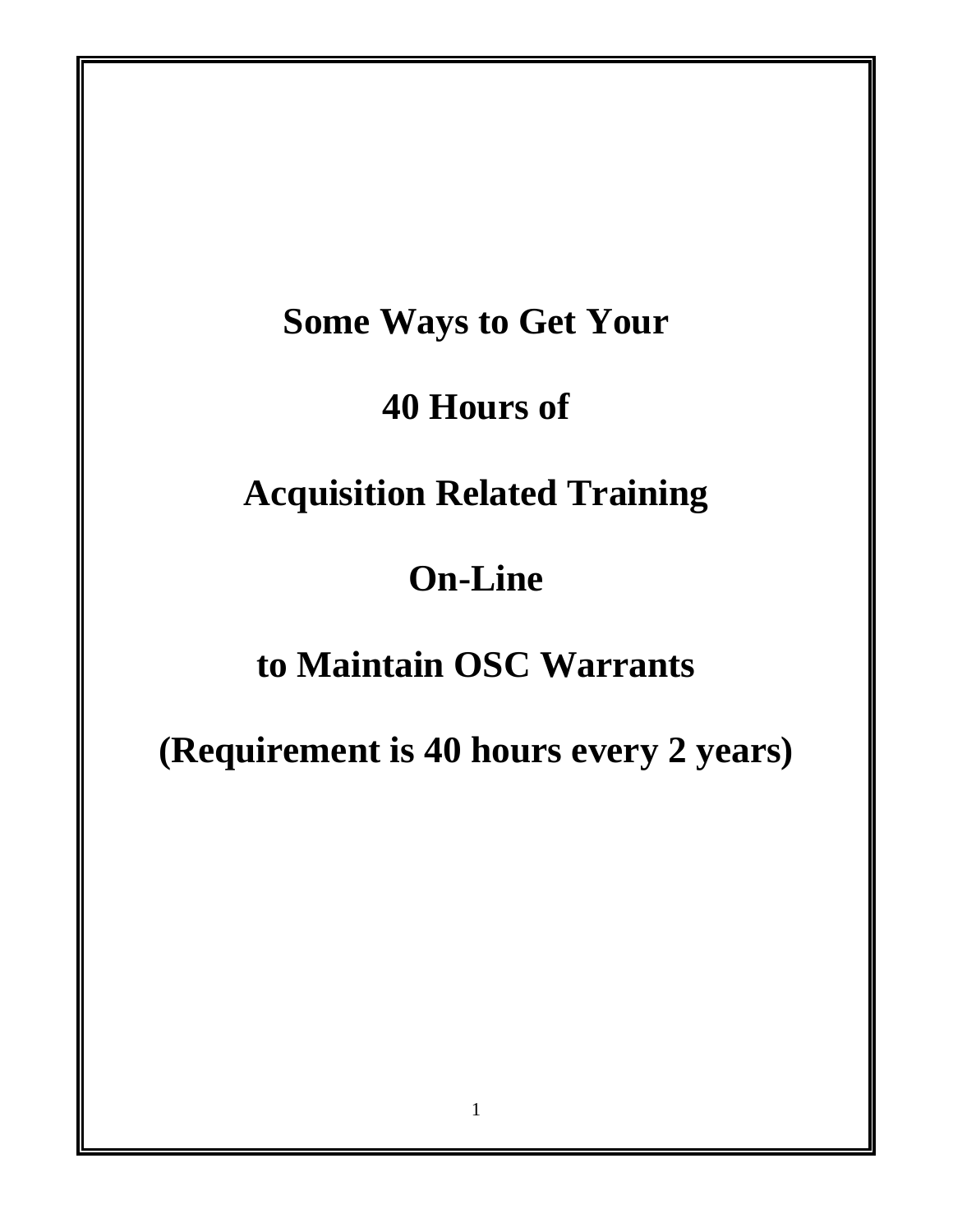**NOTE:** *The following memo and related information is abstracted from the OAM - Purchase Card Training web site* **http://intranet.epa.gov/oamintra/training/index.htm**

January 9, 2003

#### **MEMORANDUM**

**SUBJECT:** Continuing Education Training Requirements for Agency On-Scene Coordinators **FROM:** Yvette D. Garner, Director **/s/** Superfund/RCRA Regional Procurement Operations Division Office of Acquisition Management Ronald L. Kovach, Director **/s/** Policy, Training and Oversight Division Office of Acquisition Management **TO:** Paige E. Peck, Director Contracts Management Center Office of Emergency and Remedial Response

Numerous questions have been asked across the Agency regarding the continuing education requirements for warranted On-Scene Coordinators (OSCs). OSCs are required to obtain 40 hours of acquisition related training every two years in order to retain their contracting officer delegations of authority. Consequently, the Office of Acquisition Management (OAM) has developed the attached document to provide clarification on various aspects of the requirement.

The document is in the format of frequently asked questions. We request that you distribute the document to all removal managers and OSCs across the Agency and any others you believe would benefit from the information. We also will post this document on OAM's web-site at: http://intranet.epa.gov/oamintra/training/index.htm.

If you have any questions concerning these matters, please contact either Bruce Bakaysa on (202) 564-4373 or Tom Sullivan on (202) 564-4397.

#### Attachment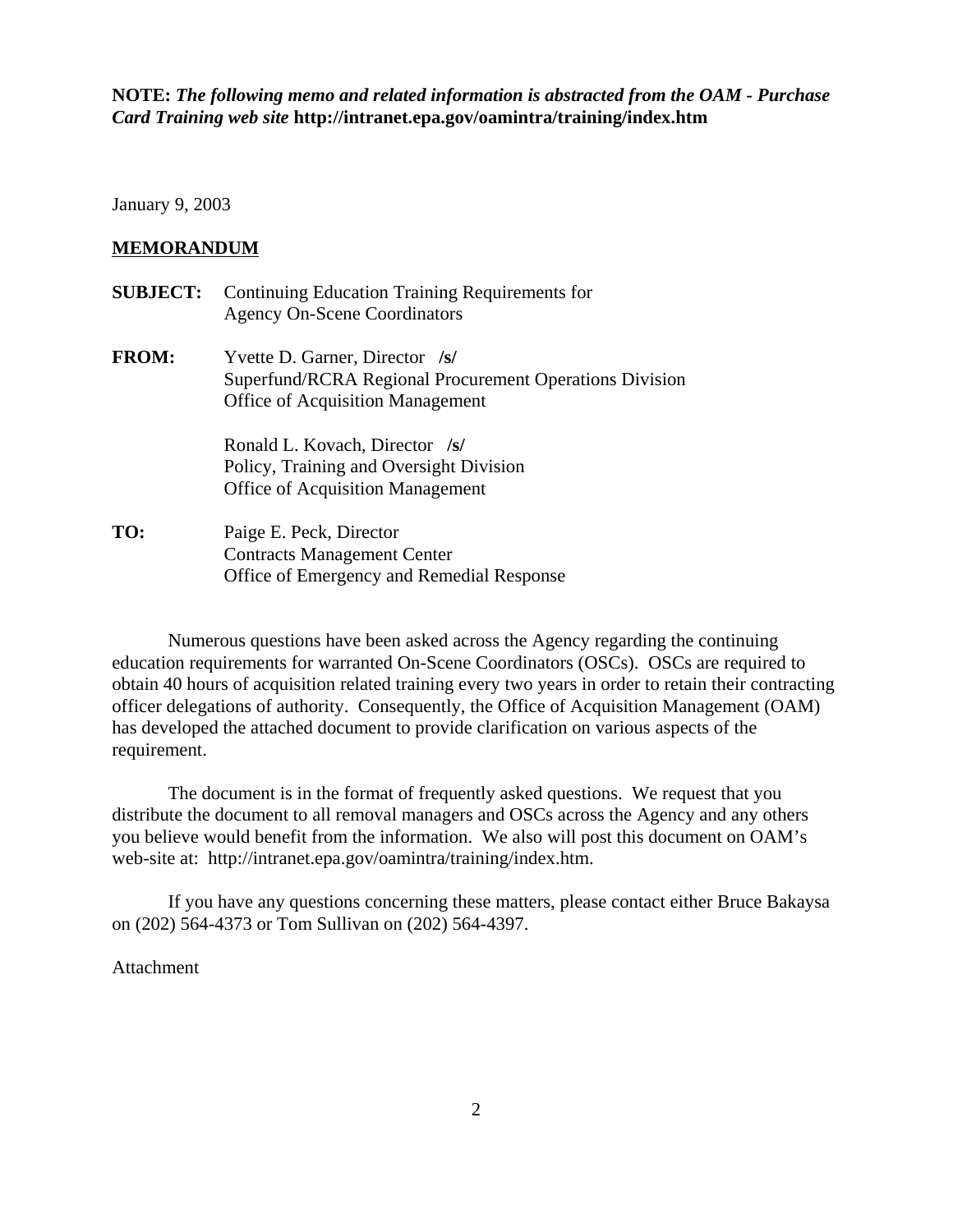#### **Frequently Asked Questions**

#### **Continuing Education Requirement for On-Scene Coordinators**

## **1. What is the time frame for the 40 hours of continuing education in acquisition that is required? Every two years? Starting from what point? Based on a calender or fiscal year? Does the time frame matter based on when the OSC receives their warrant?**

All contracting officers with delegated procurement authority above the \$2,500 micro-purchase threshold, in the federal government, are required to have at least 40 hours of acquisition related training every two years. The starting point for calculating the training is October 12, 1997, when the Office of Federal Procurement Policy (OFPP) Policy Letter No. 97-01 became effective. Paragraph 10 of Unit 15 of the EPA Acquisition Handbook states, "the continuing education requirement began in fiscal year 1998 and the training cycle renews every even (fiscal) year, i.e., 2000, 2002, etc." The dates of each past and current two year cycle are indicated below:

| <u>Begin</u>     | End              |  |
|------------------|------------------|--|
| 10/12/97 (FY98)  | 9/30/99 (FY99)   |  |
| $10/1/99$ (FY00) | $9/30/01$ (FY01) |  |
| $10/1/01$ (FY02) | $9/30/03$ (FY03) |  |

The current cycle began on October 1, 2001 and will end on September 30, 2003. Therefore, all current OSCs, who possess a delegation of procurement authority (i.e., CO warrant), are required to complete their 40 hours of acquisition related training by September 30, 2003.

If an OSC warrant, for example, is issued in the third quarter of fiscal year 2003, then it is reasonable to conclude that there would not be sufficient time to fulfill the 40 hour training requirement within the given time frame. In that case, the two-year cycle for that employee would begin with the new period beginning October 1, 2003. Please note that it is the intent of this requirement that contracting officers obtain 40 hours of acquisition related training on a regular basis in order to remain as current as possible on changes and new developments within the acquisition field.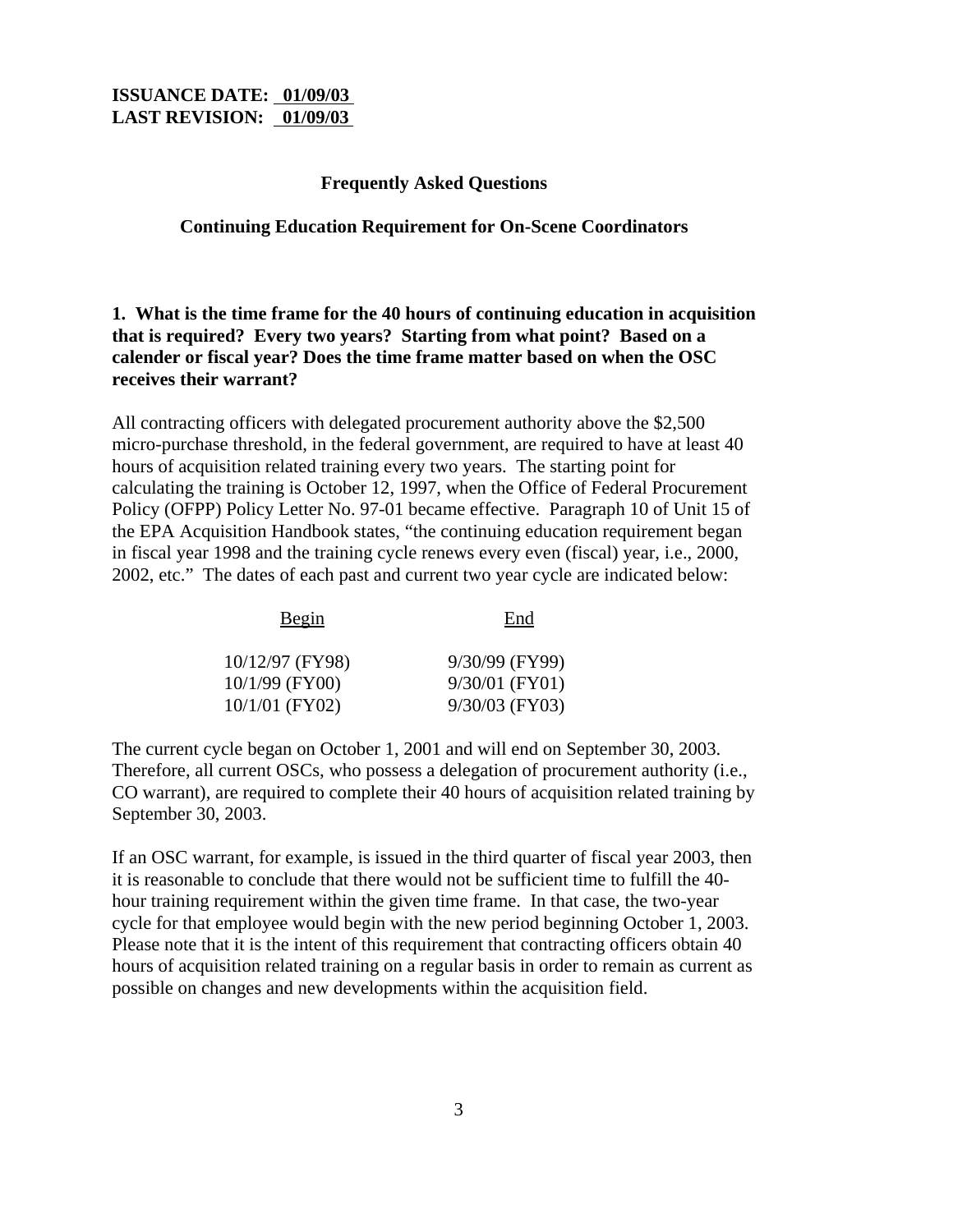## **2. Tracking and documentation - clarification on records that are required, who should maintain them, level of detail.**

It is the responsibility of the OSC to maintain records of their own training. This could also be fulfilled by the supervisor of the OSC if it is more convenient for the particular office involved. It may be more effective for the supervisor of several OSCs to retain copies of all their training records. Enough detail should be maintained to demonstrate that the training has been taken. This can simply be a list of the courses, dates, number of hours, source of the training, etc. It is the responsibility of the employee and supervisor to ensure that the required training is taken. Programs and individuals who have requested and received a CO warrant, have the added responsibility to ensure they maintain their warrant status by taking the 40 hours of acquisition related training every two years.

## **3. Types of training and activities that qualify, with examples geared to OSCs.**

The 40 hours of acquisition related training can be obtained in numerous ways. The OSCs can take formal classroom training offered from any college or university or training institute (e.g., United States Department of Agriculture Graduate School, Management Concepts, Inc., EPA in-house training, etc.). Training can also be obtained through more informal ways, such as brown bag lunches offered by contracting officers, training conferences where contract topics are on the agenda, or computer-based on-line training. Even job details to positions that feature a significant amount of contracting work can be considered. It is the responsibility of the OSC's supervisor/organization to fund any training costs. OAM does not provide the 40 hours of training. However, if an OSC were to take, for example, the Contracting Officer Representative (COR) Training course, that is three days in length, this would certainly qualify toward the 40-hour requirement. This course is not a required course but one developed that is specific to EPA COR duties.

## **4. Is there a comprehensive list of courses that are available including on-line training?**

Unfortunately, there is no comprehensive list anywhere that summarizes all of this information. The response to the next question provides various sources of information on acquisition training. There is some computer-based on-line training but not as much as one might think. There are plenty of traditional courses that cost money to attend, provided by both the government and commercial sources.

#### **5. Can you identify any on-line sources where this training may be located?**

The following sites can be accessed to find a few on-line training courses and where other acquisition training information can be found:

a. http://www.faionline.com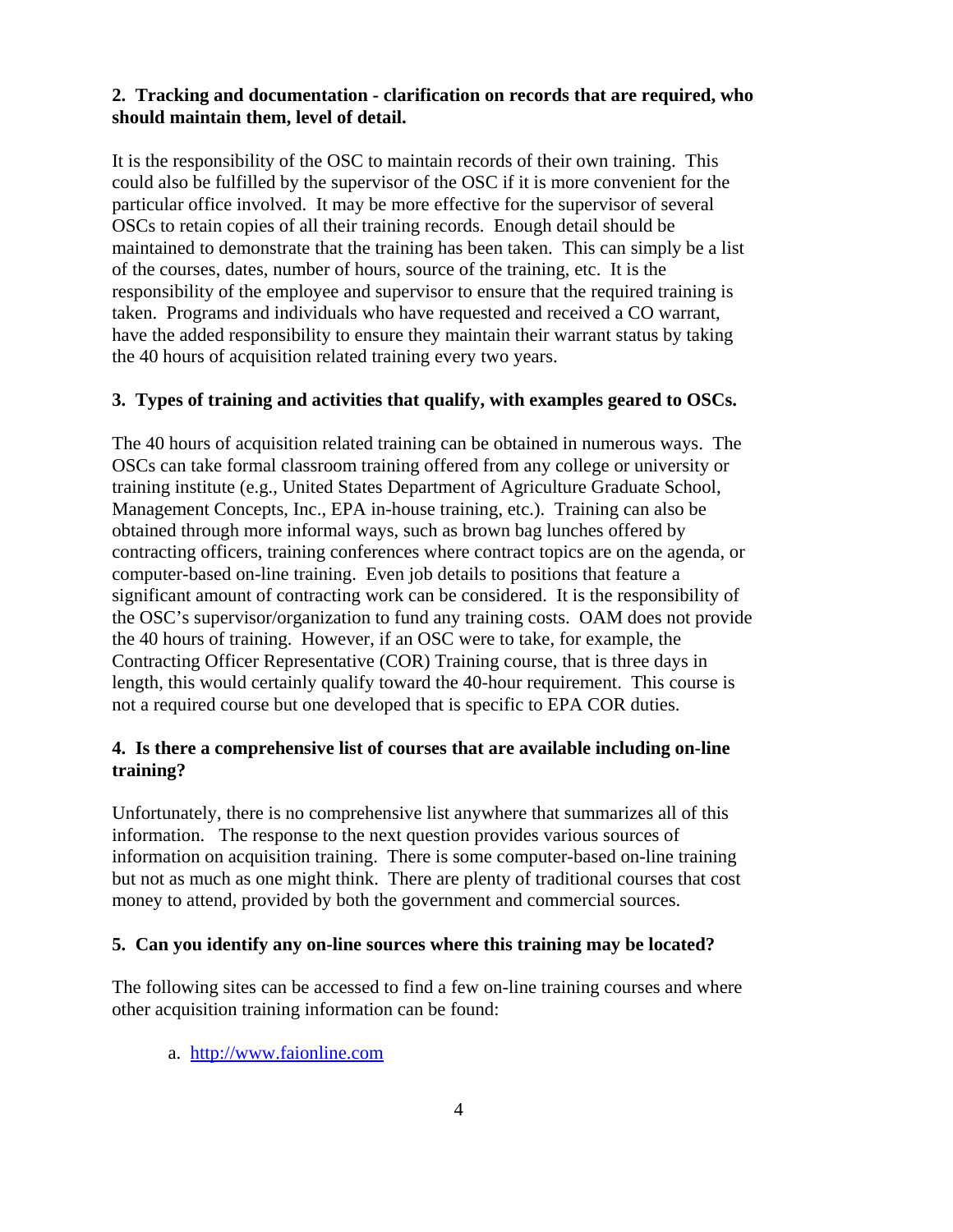Federal Acquisition Institute (FAI) On-Line University - if an OSC has never taken the FAI on-line COR Mentor Program, then this is an excellent way to obtain training on-line. Please note that this course can only be taken once. Several other on-line courses are available including training on market research and Javits-Wagner-O'Day (JWOD) requirements. You should also keep tuned into this site for any new developments.

#### b. http://www.dau.mil/

The Department of Defense (DOD) has a website for their Defense Acquisition University. This is totally dedicated to acquisition training and provides the most comprehensive acquisition training information available in the federal government. Information about any on-line training they have as well as all of their other course offerings can be found on this web-site. The following is a list of some of the computer-based on-line training available at this site:

| <b>ACO</b> 101 | <b>Fundamentals of Acquisition Management</b> |
|----------------|-----------------------------------------------|
| <b>CON 101</b> | <b>Basics of Contracting</b>                  |
| <b>CON 237</b> | <b>Simplified Acquisition Procedures</b>      |
|                | Javits-Wagner-O'Day (JWOD) Tutorial           |

c. http://apps.fss.gsa.gov/umas/

This General Services Administration (GSA) site provides numerous computer-based on-line courses related to the Federal Supply Schedule (FSS) including instruction on ordering services under the FSS, performance-based contracting, blanket purchase agreements, etc.

#### d. http://www.arnet.gov/

Another source for acquisition related training is the Acquisition Network web-site where various types of information is available including suggested sources.

e. http://www.wifcon.com

This site is called "Where in Federal Contracting" and is maintained by a commercial source. It may be helpful in providing information on various sources of training.

f. http://www.ncmahq.org/

The National Contracts Management Association (NCMA), which is a national association of contracting professionals, maintains a web-site that provides various training opportunities on-line and through seminars offered across the country.

g. http://www.golearn.gov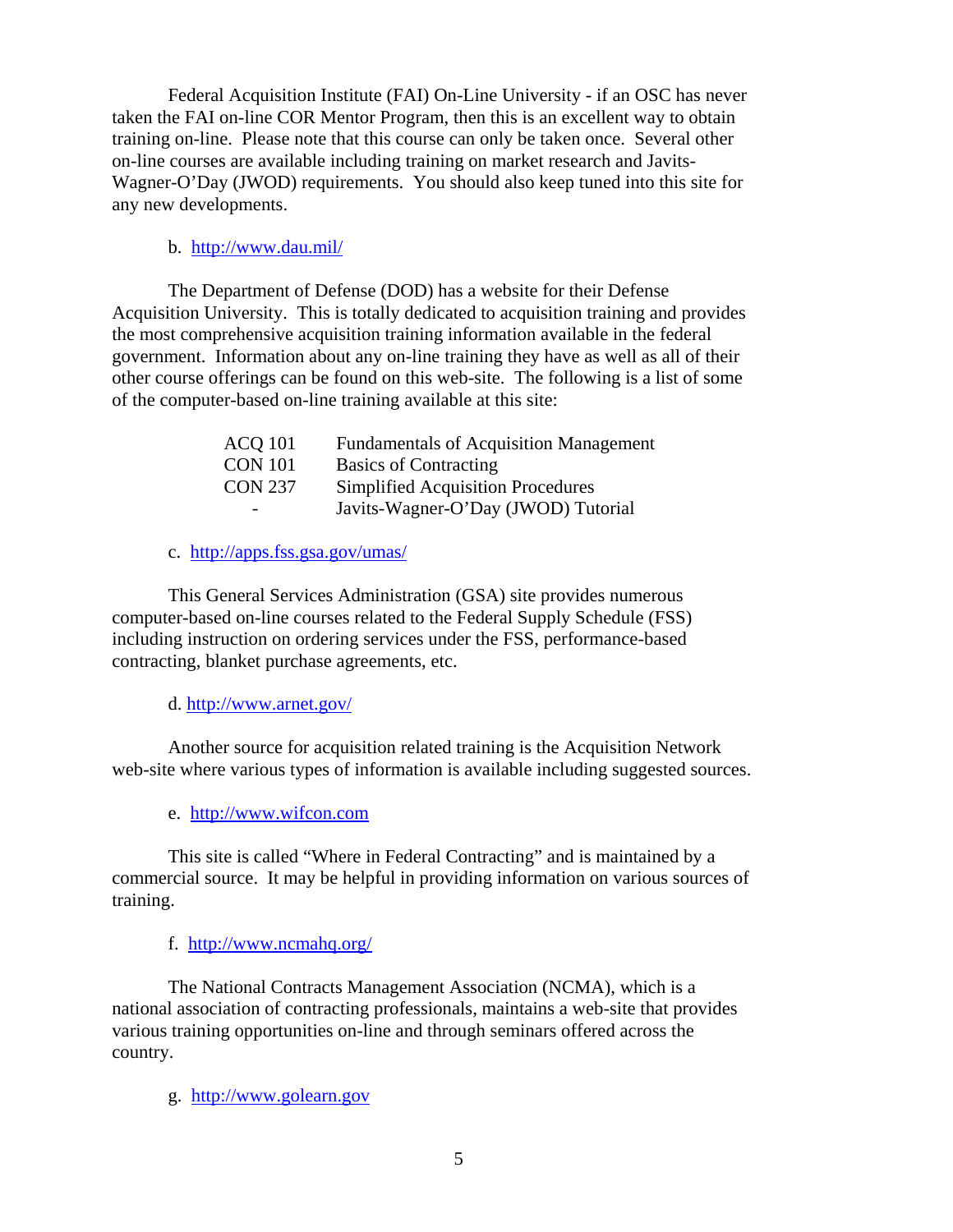The federal government has established a site for e-learning. There may be a few courses there that could be somewhat acquisition related that may help. Although there are no directly related acquisition courses presently, these types of sites are frequently updated and should be kept in mind for the future.

h. There are also numerous commercial sources for training. You can contact the following vendor sites and any others that you may become aware of. This is by no means a comprehensive list or an endorsement of these particular firms, but they are on the list of vendors who have provided training recognized by DOD.

Business Management Research Associates, Inc. http://www.bmra.com Management Concepts, Inc. http://www.managementconcepts.com ESI International http://www.esi-intl.com Atlantic Management Center, Inc. http://www.amci@amciweb.com Northwest Procurement Institute, Inc. http://npi-training.com

#### **6. Would you comment on the appropriateness of the following list fulfilling the continuing education requirement for OSCs?**

- **A. FAI On-line COR Mentor**
- **B. OAM's COR Recertification**
- **C. Purchase Card Training as refresher training**
- **D. Annual Ethics Training**
- **E. Technical Evaluation Panel (TEP) Orientation and Participation**
- **F. Davis Bacon Act Training provided by Department of Labor**
- **G. Annual Fraud Awareness Training**
- **H. Annual Conflict of Interest (COI)/Confidential Business Information (CBI) Training**
- **I. Post Award Conferences**
- **J. Project Management for Effective Field Operations (OSC Readiness Training)**
- **K. OSC Tool Box Training (OSC Readiness Training)**
- **L. Various topics at periodic OSC training sessions**

1) Item A, FAI On-line COR Mentor - generally, no. Taking the FAI On-line COR Mentor course fulfills a basic OAM requirement in order to be a COR. Those aspiring to be CORs are required to either take the FAI on-line course **or** the threeday COR Training course provided by OAM. If an OSC has taken OAM's three-day COR Training course and never taken the FAI on-line course, then the FAI on-line course could be taken and counted toward the continuing education requirement. However, if an OSC has already taken the FAI on-line course, it cannot be retaken and considered eligible to fulfill the continuing education requirement. It should be noted that the FAI on-line course can only be taken once.

- 2) Items B, C (as refresher training), D, F, G, & H are all acceptable.
- 3) Items E & I, TEP Orientation/Participation and Post Award Conferences -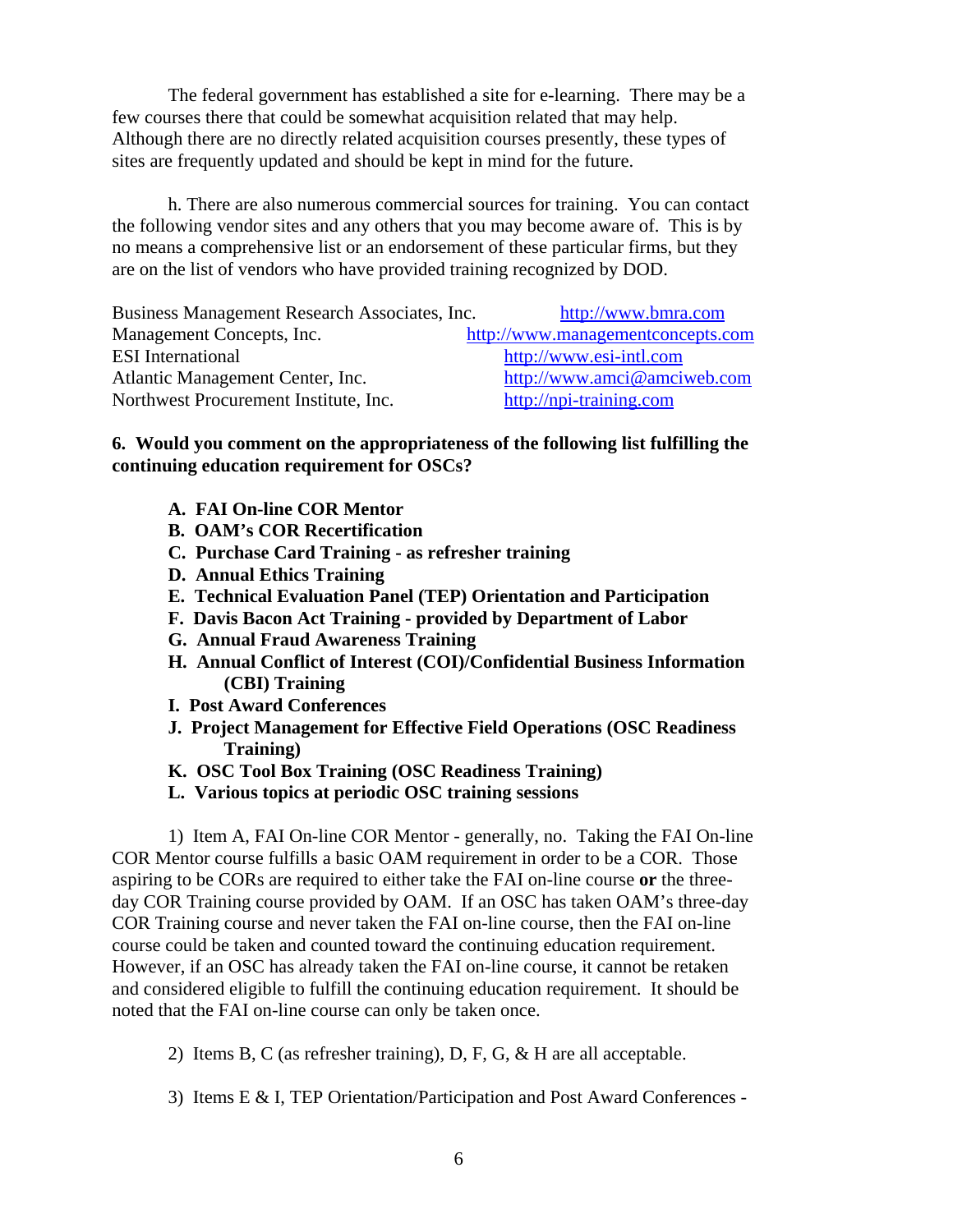are just part of an OSC's normal COR duties during the competitive phase of an acquisition. We do not see these as qualifying as separate training or new learning experiences/job assignments.

4) Item J, Project Management for Effective Field Operations - by the title, this seems to be much more technically oriented; however, if there is a predominance of acquisition topics addressed, then possibly it could be acceptable.

5) Item K, OSC Toolbox Training - No. This is required OSC training provided by OAM which qualifies an OSC to receive a contracting officer warrant and would not be considered acceptable for fulfilling the continuing education requirements. The 40-hour training requirement would not be effective until the warrant is obtained. However, periodic refresher or supplemental training meetings for OSCs where acquisition issues are discussed and are clearly part of the agenda would be considered acceptable. Please note that only the portion of the agenda directly related to acquisition issues would be considered as acceptable training and not the entire meeting.

6) Item L, Various topics at periodic OSC training sessions - as long as the topics are acquisition related, then these would be considered acceptable. Remember to document all details about the training in your records.

## **7. Can you provide any ideas on how this training can be accomplished on-site given limited resources?**

Suggestions include utilizing local contracting staffs to develop and conduct workshops, brown-bag lunches, training sessions, etc. on specific acquisition topics. On-line sources should also be considered and explored continually since this form of training is growing rapidly.

Any questions regarding this document should be directed to Bruce Bakaysa (202) 564-4373 or Tom Sullivan (202) 564-4397.

# **FAI On-Line University Training**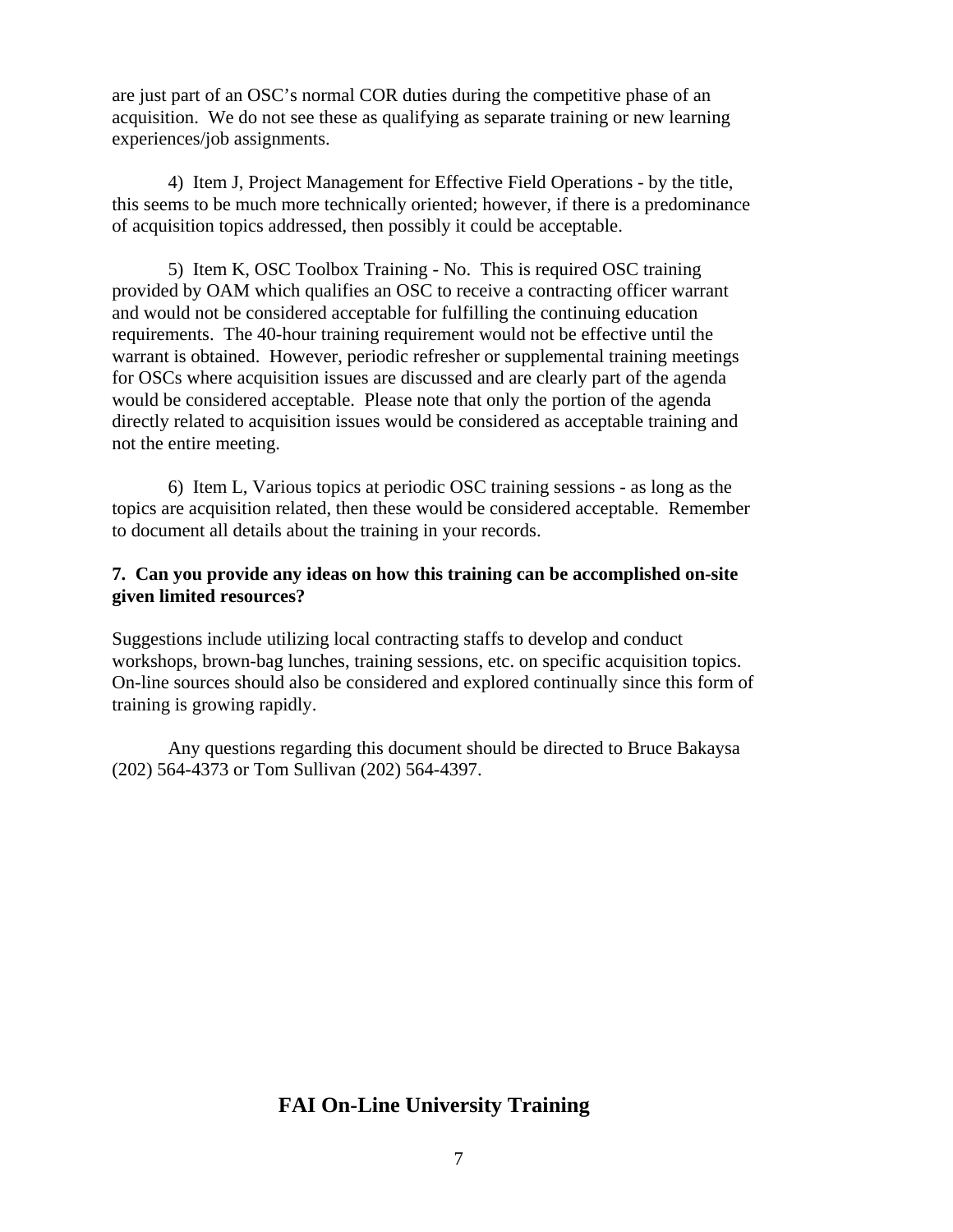Some additional details about the no cost Federal Acquisition Institute (FAI) online computerized acquisition related training which is available via Internet access anywhere and anytime for warranated OSCs to comply with their minimum 40 hours every two years requirement of continuing acquisition related education.

Detailed steps are to login to www.faionline.com

- ... Register as user;
- ... Go into "Learning Center"
- ... Select "Course Information & Enrollment"
- ... Do a keyword search typing in "Acquisition" and the results list . .

A quick check currently listed 12 acquisition related on-line courses that an OSC could take as follows:

|    | 1. CON 101 Enrollment Instructions                                         |           |
|----|----------------------------------------------------------------------------|-----------|
|    |                                                                            |           |
| 2. |                                                                            |           |
| 3. |                                                                            |           |
| 4. | COR Mentor Program. . (at EPA can only be taken once for credit)           | 24        |
|    |                                                                            | hou       |
|    |                                                                            | <b>rs</b> |
|    |                                                                            |           |
|    |                                                                            |           |
|    | 7. CTO Mentor Course(targeted to AID contracting procedures) 24 - 30 hours |           |
| 8. | Javits-Wagner-O'Day (JWOD) Training for Acquisition Professionals          | 1 hour    |
| 9. |                                                                            | 8 hours   |
|    |                                                                            | 1 hour    |
|    | 11. Understanding the 8(a) Business Development Program 1 hour             |           |
|    |                                                                            | 1 hour    |
|    |                                                                            |           |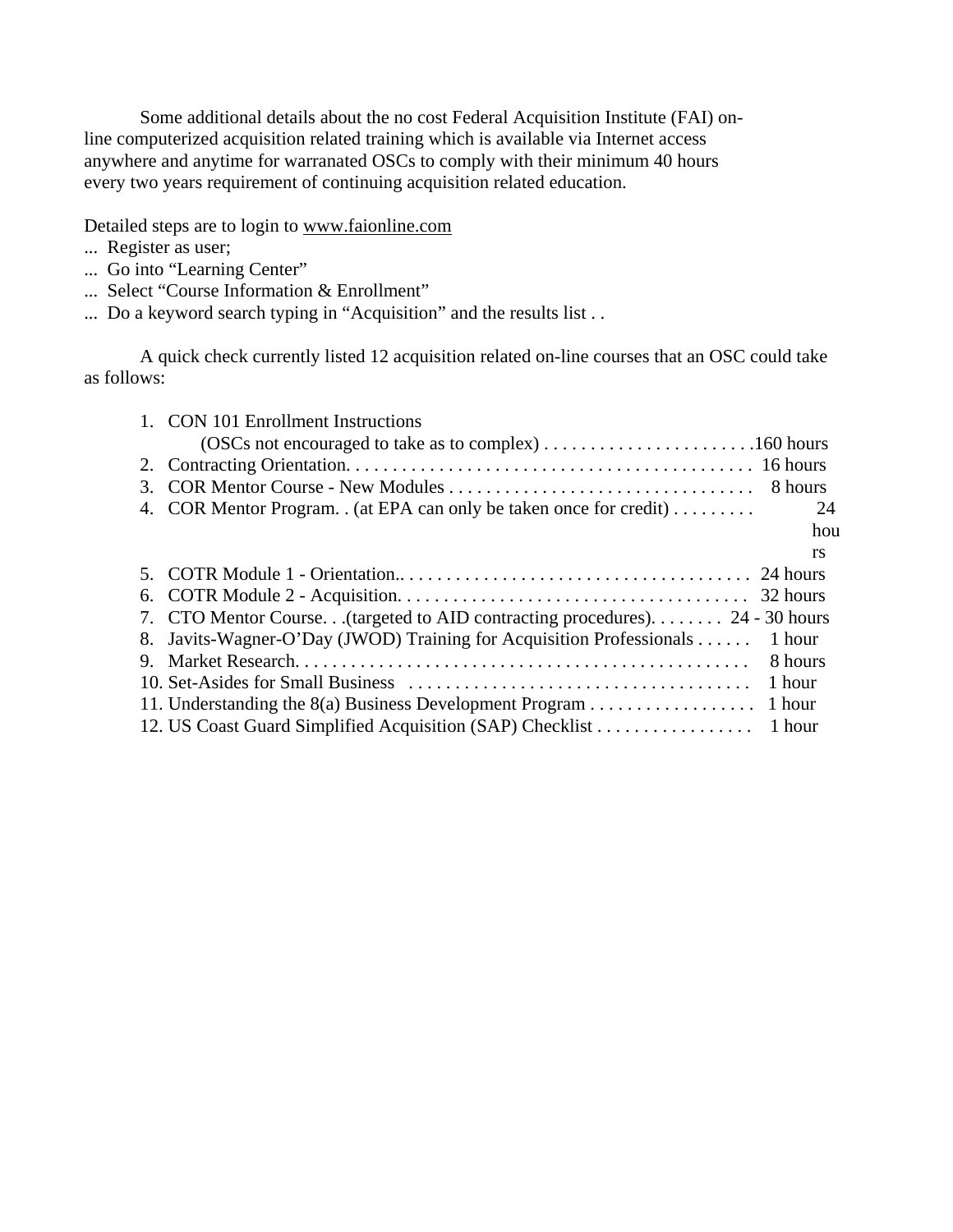8

Clicking on the INFO hot link will result in the following information to help you select a course:

*NOTE: This first offering CON 101 is an entry level course targeted for acquisition professionals and is rated at 160 hours of training. It provides a challenging level of detailed knowledge regarding Federal Acquisition policy and procedures. Only the most inquisitive type of OSC should attempt it as no partital credit will be given if the entire course is not completed.*

\* \* \* \* \* \*

#### **CON101 Course Application Procedures**

DAU has established a new application system for Defense Industry contractors and Non-Department of Defense Federal employees.

To submit an application you will need Version 4.0 or higher of either MS Internet Explorer or Netscape Navigator. Please follow the below steps to register for CON101:

- Go to www.dau.mil.
- Select the e-Learning link on the top of the screen, and select the 'Apply for ALL Courses Here' option, OR,
- On the left side of the screen, select the DAU Courses link and select the 'Apply for a Course' option.
- Scroll down to your applicable employment status.
- If you are not employed by one of the uniformed services, select either 'Employees working on DoD contracts' or 'Federal employees working for Non-DoD Federal Agencies'.
- Select 'Continue to Non-DoD'.
- First time students should select 'Prepare Application'. Returning students should select 'Update student record'.
- Select 'prepare application' on the bottom toolbar to complete the registration process.
- When application is complete, select 'Create/Update Student Record' link found at the top of the form.

The application will be transferred to the Army Training Requirements and Resources System (ATRRS) and will be processed. You will be notified of a course reservation, wait list status or disapproval via an email generated through the ATRRS.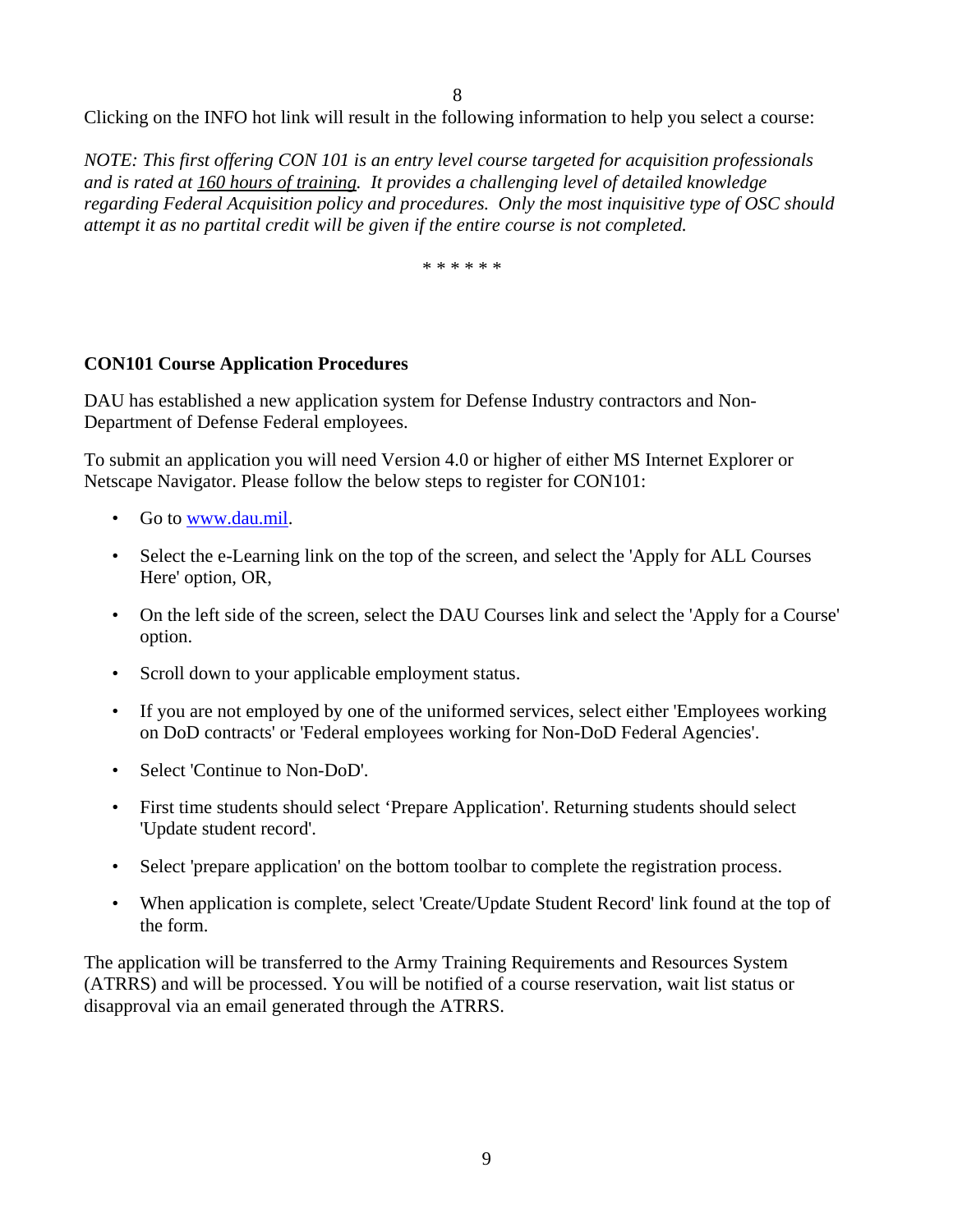## **Contracting Orientation**

Type: Self-paced Available: Now Course Credits: 16 Cost: \$0.00 Provider: Federal Acquisition Institute

## **Description:**

This course is an introduction to the Federal acquisition process and has 16 CLPs. It is designed for anyone with a role in the acquisition of supplies or services for the Federal Government who needs a general knowledge of the:

- Nature and fundamental concepts of contracting
- Goals of the Federal acquisition process and environmental constraints on goal accomplishment
- Role of the Congress, the President, and the Judiciary in acquiring supplies and services for the Government
- Basic statutes and regulations that govern the acquisition process
- Key players and participants in the acquisition process and their respective roles and responsibilities in acquiring supplies and services
- Steps in the acquisition process
- Standards of conduct and ethics that apply to participants in the acquisition process

## **COR Mentor Course - New Modules**

Type: Self-paced Available: Now Course Credits: 8 Cost: \$0.00 Provider: FAI - Federal Acquisition Institute

## **Description:**

The COR Mentor Course outlines the duties of the Contracting Officer's Representative (COR). This course teaches the tasks and duties of the COR. When fully developed, it will have 18 lessons. Currently it is comprised of 6 lessons. The current 6-lessons course has one post-test, for which the passing score is 80%. If you need to obtain your COR certification, you should take the COR Mentor Program course, also provided in the course listing.

After earning a completion certificate, students may continue to access the course as an online reference. If a student retakes the course the original completion date will not change.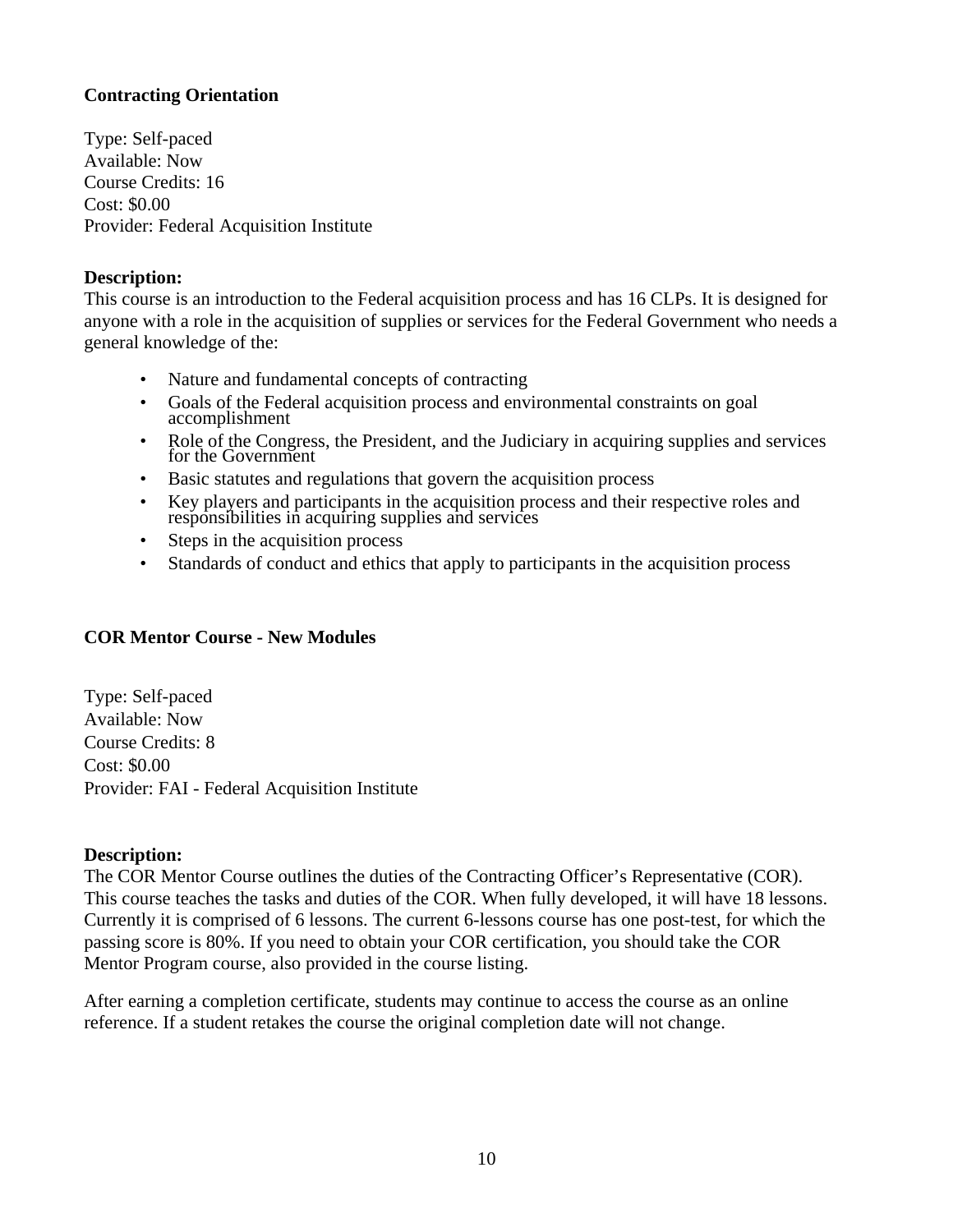## **COR Mentor Program**

Type: Self-paced Available: Now Course Credits: 24 Cost: \$0.00 Provider: FAI - Federal Acquisition Institute

## **Description:**

The COR Mentor Program is designed for the Contracting Officer's Representative. The course teaches the tasks and duties of the COR. It is comprised of 18 duties, each with its own test. The passing score for each duty is 90%. There is no comprehensive test; the course is completed upon passing the test for the last duty.

Students may continue to access the COR Mentor Program after earning a completion certificate. However, the completion dates will remain unchanged.

## **COTR Module 1 - Orientation**

Type: Self-paced Available: Now Course Credits: 24 Cost: \$0.00 Provider: FAI - Federal Acquisition Institute

#### **Description:**

This self-paced module is comprised of 5 lessons introducing the development and management of acquisition contracts.

The average cumulative time for course completion is about 24 hours. The course may be taken over time, returning to your last accessed page when convenient. The course includes periodic review questions, interactive practical exercise, and a post-test. The post-test requires a minimum score of 100%. A certificate of completion is available at the conclusion of a successful post-test. Upon earning the certificate, it will be available anytime in your personal student transcript. Student transcripts are found in the Administration Building / Student Records / Student Transcripts. Select the course title hyperlink to obtain the certificate.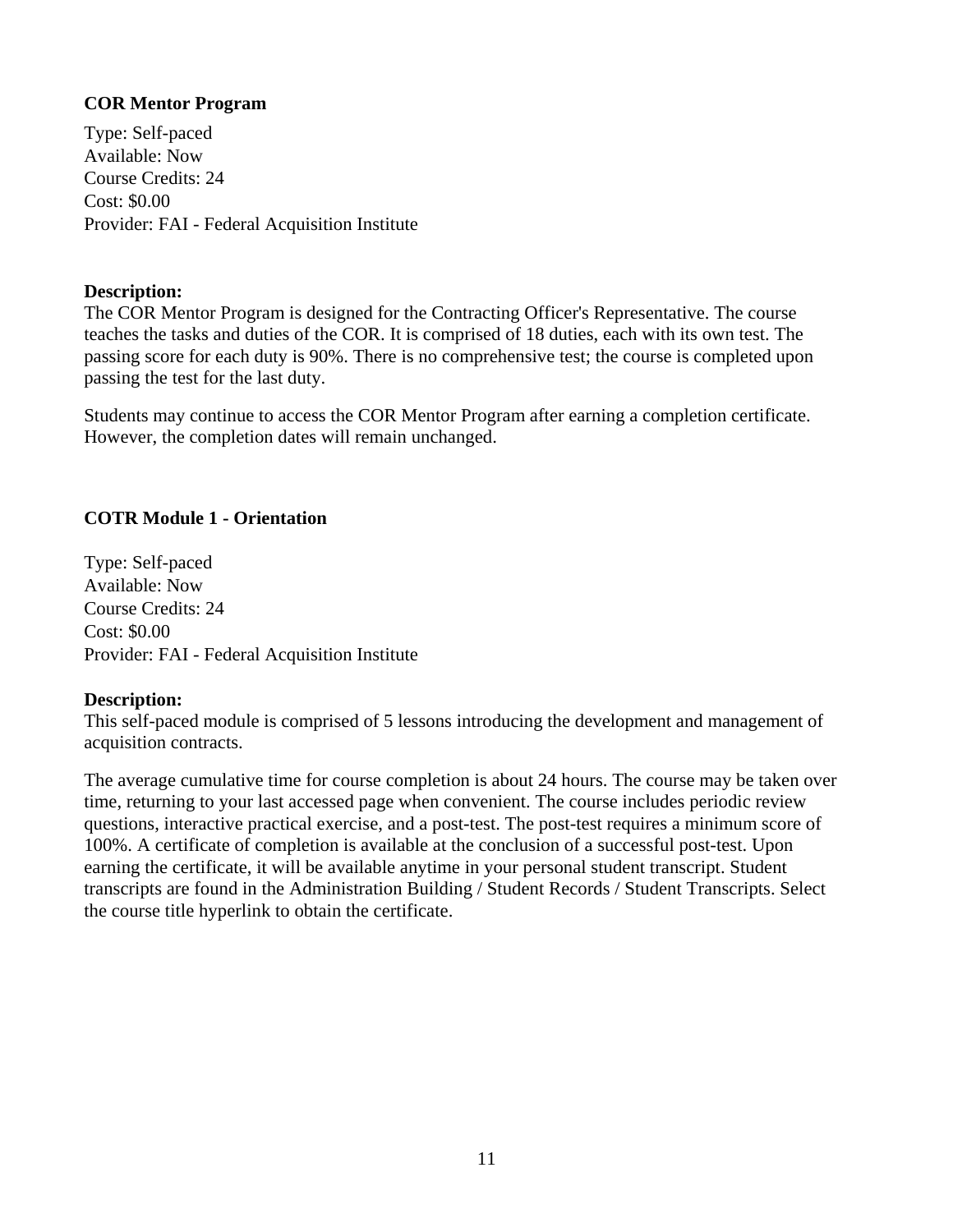# **COTR Module 2 - Acquisition**

Type: Self-paced Available: Now Course Credits: 32 Cost: \$0.00 Provider: FAI - Federal Acquisition Institute

## **Description:**

This self-paced module is comprised of 9 lessons introducing the acquisition planning of acquisition contracts.

The average cumulative time for course completion is about 32 hours. The course may be taken over time, returning to your last accessed page when convenient. The course includes periodic review questions, interactive practical exercise, and a post-test. The post-test requires a minimum score of 100%. A certificate of completion is available at the conclusion of a successful post-test. Upon earning the certificate, it will be available anytime in your personal student transcript. Student transcripts are found in the Administration Building / Student Records / Student Transcripts. Select the course title hyperlink to obtain the certificate.

This course includes a post-test with a required score of 100% and a certificate of course completion will be granted when completing the course successfully.

*NOTE: It is not recommended to complete the CTO MENTOR COURSE because as stated it designed for learning USAID contracting policy and procedures and some of the material may not be consistent with EPA acquisition policy and procedures. Accordingly only EPA personnel who have a solid knowledge of our Agency's policy and procedures and are able to discern the differing approaches between the two government agencies would benefit from reviewing how AID addresses their international mission through contracting.*

\* \* \* \* \* \*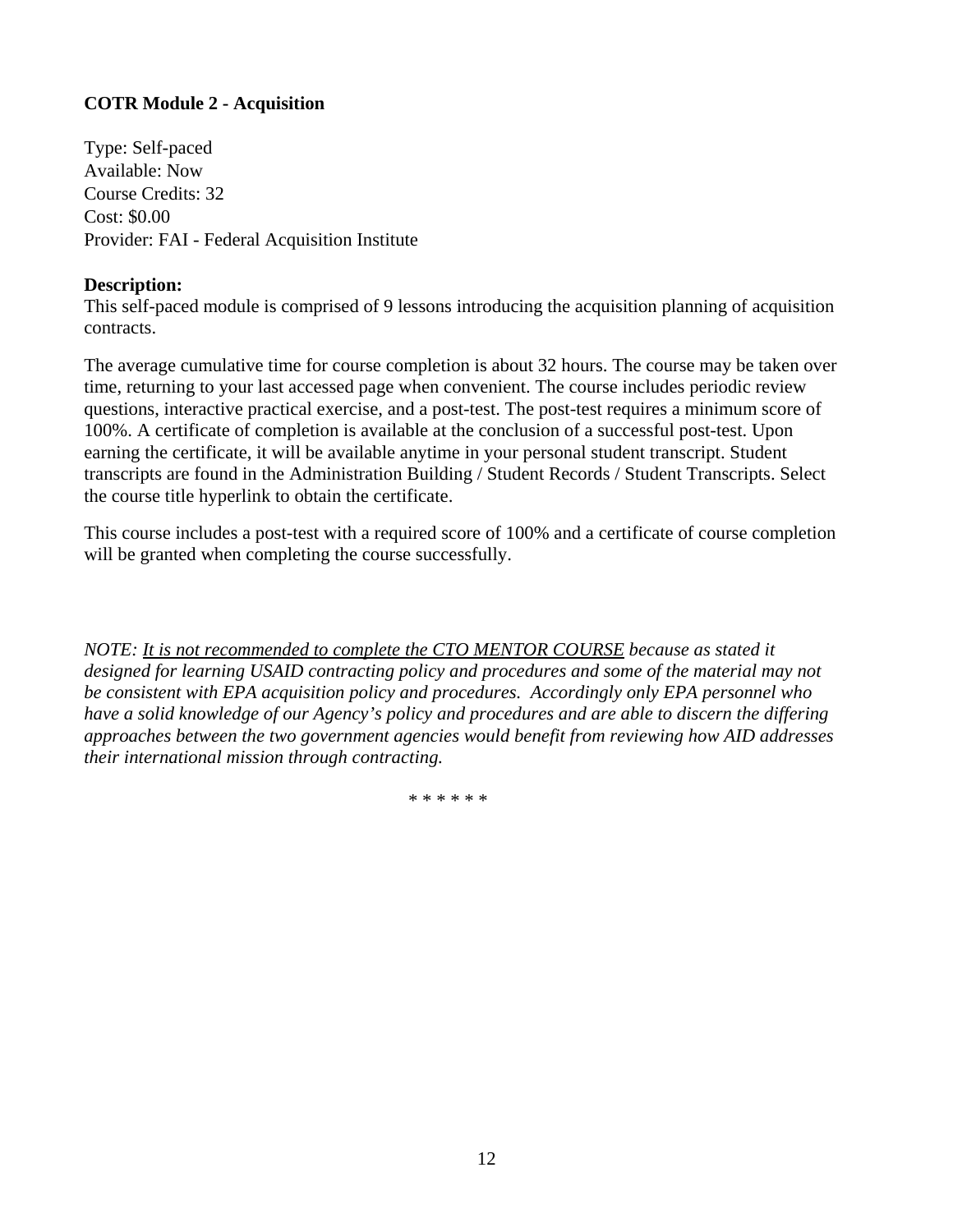## **CTO Mentor Course**

#### **Description:**

This self-paced course is designed for the United States Agency for International Development's (USAID) Cognizant Technical Officers (CTO). In many agencies, the term Contracting Officer's Representative (COR) is used to describe the technical/project officer who manages/administers the award on behalf of the Contracting Officer after the award has been made. Since the USAID awards Acquisition and Assistance Instruments therefore the term Cognizant Technical Officer (CTO) is most appropriate. It is recommended that students take the CTO Mentor Getting Started course before taking this course to get oriented with the learning environment and CTO Mentor course requirements. The first part of USAID's CTO Mentor course addresses the roles and duties of the CTO under Acquisition Awards; the second part addresses the roles and duties of the CTO under Assistance Awards. The average cumulative time for course completion is 24-30 hours. You may take this self-paced course over time, returning to your last accessed page when convenient. The course includes periodic review questions and unit pre and post-tests. The test for each unit requires a minimum score of 80%. If the student successfully passes the unit pre-test with a score of 80% or better, he/she will be allowed to proceed to the next unit without having to go through the associated course material for that unit. If a passing score is not achieved in the pre-test, the student will need to go through the course material and pass the post-test. After successfuly passing all units' test with an 80% passing score, a certificate of completion is available at the conclusion of the course, Acquisition and Assistance. Upon earning the certificate, it will be available anytime in your student transcript. Student transcripts are found in the Administration Building/Student Records/Student Transcripts. Select the course title link to obtain the certificate.

#### **Javits-Wagner-O'Day (JWOD) Training for Acquisition Professionals**

#### **Description:**

This training program was developed to provide all Acquisition professionals with a better understanding of the Javits-Wagner-O'Day (JWOD) Program: basic program information, operations and processes, and best practices.

#### **Market Research**

#### **Description:**

The Market Research is designed to help contracting specialists perform market research when considering contract award.

#### **Set Asides for Small Business**